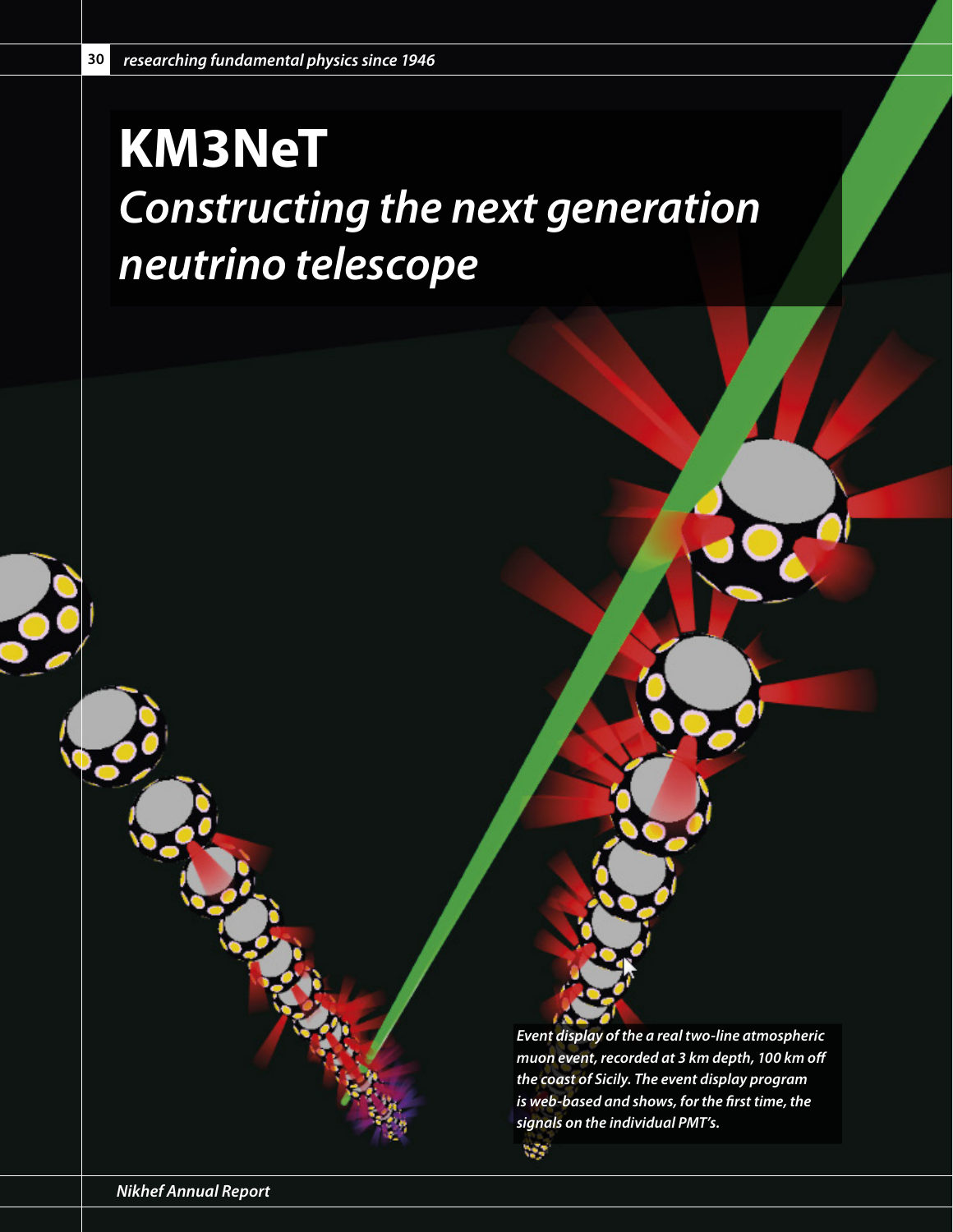*researching fundamental physics since 1947* **2016**

Nikhef technician Rene de Boer is assembling one of the DOMs that soon will be lowered in the Mediterranean Sea.





**Management** dr. A. Heijboer

Is the is heavily involved the construction of the next generation<br>
neutrino telescope in the Mediterranean Sea: KM3NeT. We have level and technical levels. This cost effective technology is a major asset<br>
the project. An neutrino telescope in the Mediterranean Sea: KM3NeT. We have led the development of the chosen technology at both the conceptual and technical levels. This cost effective technology is a major asset of the project. An example is the Multi-PMT optical module, which offers sensor area compared to earlier options. A novel deployment mechanism developed by NIOZ and Nikhef allows for multiple lines to be deployed safely in a single sea campaign, which is essential for deploying the hundreds of lines that will make up KM3NeT. We are also involved in optical module production, mechanics and opticalnetwork efforts. In February 2017 Maarten de Jong's double term as spokesperson of the collaboration ends. Els Koffeman and Aart Heijboer have been elected to be part of the new management team in the role of technical coordinator and deputy spokesperson respectively.

Among the science goals are establishing the neutrino mass ordering and the discovery of the sources of cosmic neutrinos observed by IceCube a few years ago. New hints on mass hierarchy and even CP violation of neutrinos are coming in from Nova and T2K. KM3NeT will yield a particularly sensitive determination of the mass ordering in case the large mixing angle θ23 is in the second quadrant and the mass ordering is 'normal'; a scenario that is fully compatible with the latest data. Furthermore, other neutrino oscillation physics can be done, such as a measurement of the octant of θ23, looking for non-standard interactions, and testing unitarily using nu-tau appearance.

With the discovery of cosmic neutrinos by IceCube, it has become very clear that neutrino astronomy not only requires the ability to detect muon-neutrinos. The capability to accurately measure the other two types, electron- and tau-neutrinos, is a crucial asset. The reconstruction software for this is another key contribution of our group. KM3NeT will measure the origin of cosmic neutrinos in the sky with an accuracy that is an order of magnitude better than our present knowledge from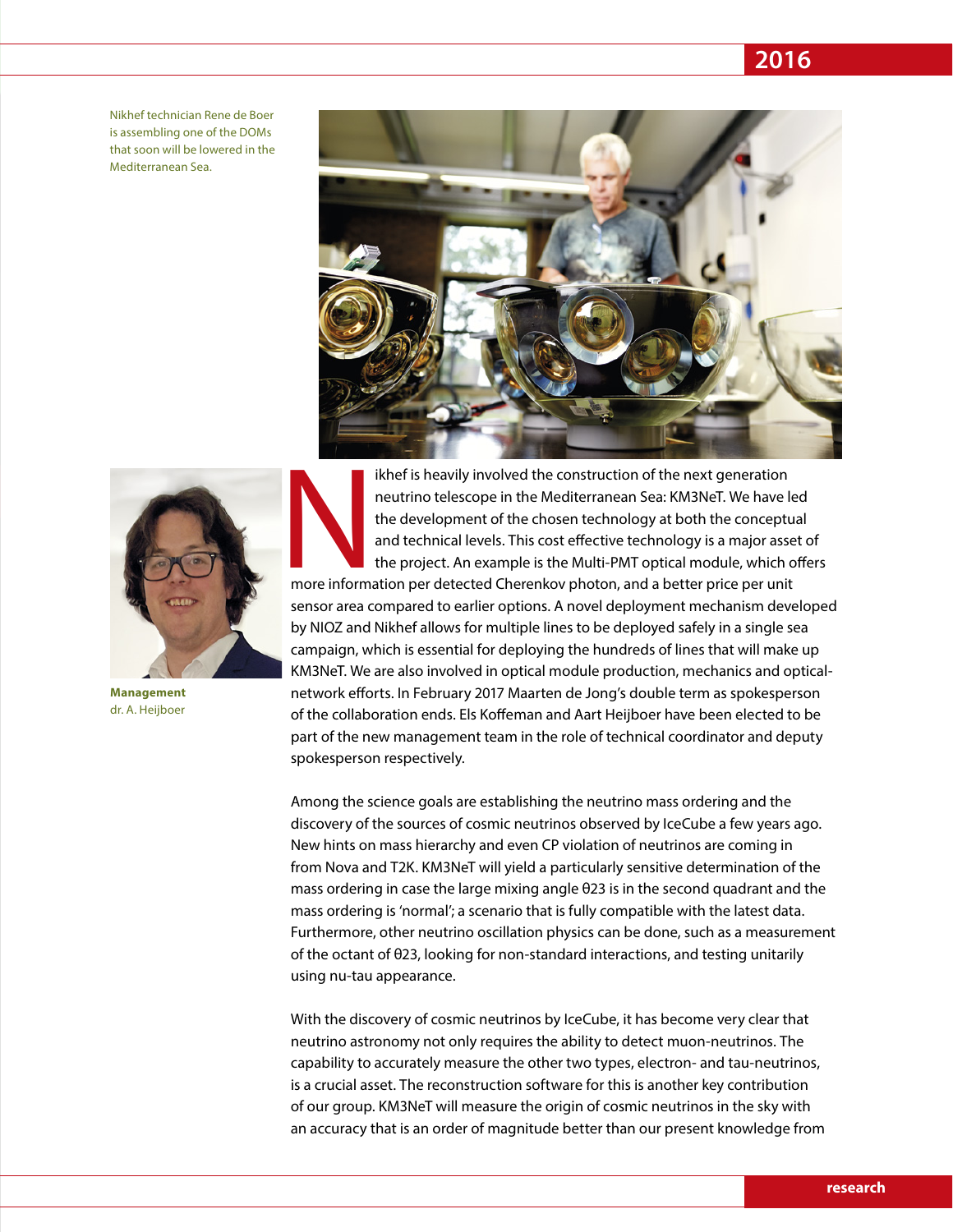IceCube. This leads to an image of the neutrino sky with a factor 100 more 'pixels', which greatly enhances the capacity to correlate the neutrinos to the many potential neutrino sources that are known from radio and gamma-ray observations. While identifying and studying the astrophysical sources of the cosmic neutrinos is currently a major goal in astroparticle physics, cosmic neutrinos also provide a free 'beam' to study the fundamental particle physics at energies three orders of magnitude higher than with terrestrial beam experiments. They can be used to probe several scenarios of physics beyond the standard model, which would lead to a detectable imprint on the neutrino flavour ratios detected on Earth.

## *Ongoing Detector construction*

In December 2015, the first line has been deployed at 3.5 km depth, and connected via a pre-installed 100 km long electro-optical cable to the shore station in Porto Palo, Sicily. The first detection line, which was constructed in the Nikhef workshop, has been taking data in Mediterranean sea for over a year now. In May 2016, two more lines have been deployed. One of these has since been recovered due to an electrical problem, which has since





Figure 2. Left: Calibration signals: an optical beacon is flashed and the signal observed over a large part of the detection line. A precise measurement of the arrival time of the light is used to check the detector's timing calibration. Right: comparison timing offsets from optical beacon analysis and an analysis using muon tracks with the calibration from the lab; all analyses agree within ~1 ns.

been investigated and understood in the Nikhef workshop. The line will be redeployed after refurbishment. In the meantime, the two remaining detection lines have yielded a wealth of information on the timing performance, allowing the verification of the time calibration system that was developed at Nikhef. The timing accuracy has been verified with optical flashers as well as signals that will eventually become the background to cosmic neutrinos, like 40K decays and atmospheric muons; see Fig. 2.

Production of the digital optical modules (DOMs), see Fig. 3, is progressing steadily. Collaboration-wide the DOM production is led by Nikhef postdoc Daan van Eijk, while Ronald Bruijn in responsible for the local coordination. Production of modules has reached 155 – most of them at Nikhef. The other four production across Europe have also started production.

Figure 3. The components for a KM3NeT optical module. This picture first appeared in an article about KM3NeT in *Nederlands Tijdschrift voor Natuurkunde*.